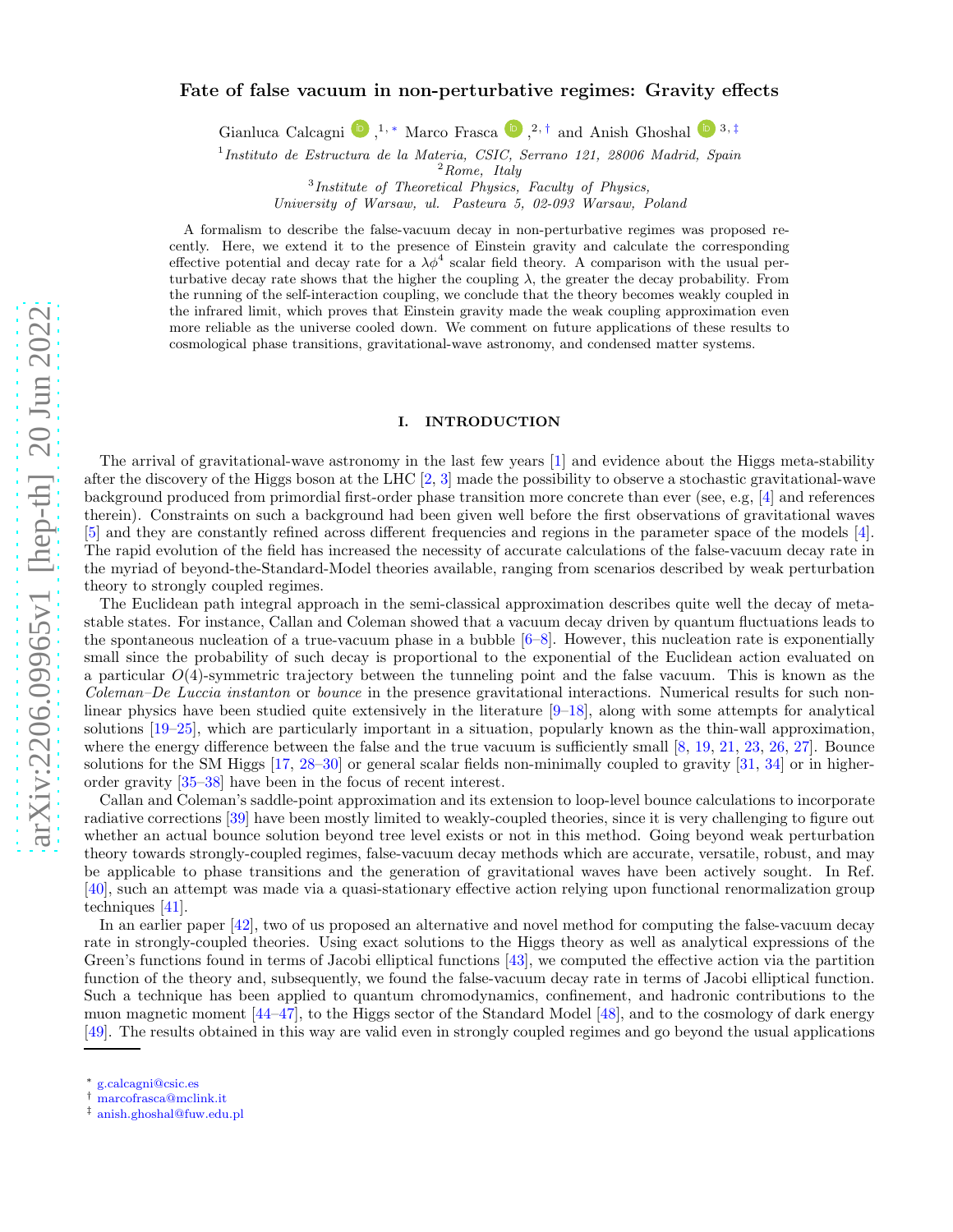to high-energy physics and condensed matter systems. In this paper, we expand our previous analysis and, on one hand, note an increase of the instability of the false vacuum at strong coupling. On the other hand, we generalize and explore the effect of gravitational interactions on the vacuum decay rate computed in the non-perturbative regimes, with the goal of understanding how gravity may impact the effective potential, the false vacuum, and its corresponding bouncing solution. We assume a minimal coupling between the scalar field and gravity.

The paper is organized as follows. In Sec. [II,](#page-1-0) we recall an iterative procedure to obtain  $n$ -point correlation functions in quantum field theory (Sec. [II A\)](#page-1-1) and, from these, the effective potential (Sec. [II B\)](#page-3-0). The non-perturbative method is presented in Sec. [III](#page-4-0) in the absence of gravity. Apart from reviewing past results, we make a new comparison with the perturbative result and discuss the consequences of working at strong coupling. The modifications due to gravity are calculated in Sec. [IV](#page-8-0) and are discussed in Sec. [V.](#page-9-0)

# <span id="page-1-0"></span>II. CORRELATION FUNCTIONS AND EFFECTIVE POTENTIAL IN SCALAR FIELD THEORY

When considering a Lorentzian spacetime, we work in the the mostly minus signature  $(+, -, -, -)$ , as in this section. Since we are interested in solutions interpolating inequivalent vacua in the quantum theory, we will later move to Euclidean signature  $(+, +, +, +)$ .

### <span id="page-1-1"></span>A. Dyson–Schwinger equations

In this section, we briefly present the Bender–Milton–Savage technique [\[50\]](#page-12-1). We start from the following partition function for a scalar field:

$$
Z[j] = \int [D\phi] e^{iS(\phi) + i \int d^4x j(x)\phi(x)}.
$$
 (1)

The equation for the one-point function is given by

$$
\left\langle \frac{\delta S}{\delta \phi(x)} \right\rangle = j(x),\tag{2}
$$

where

$$
\langle \ldots \rangle = \frac{\int [D\phi] \ldots e^{iS(\phi) + i \int d^4x j(x)\phi(x)}}{\int [D\phi] e^{iS(\phi) + i \int d^4x j(x)\phi(x)}}.
$$
\n(3)

One has

$$
G_n^{(j)}(x_1, x_2, \dots, x_n) = (-i)^n \frac{\delta^n \ln(Z[j])}{\delta j(x_1)\delta j(x_2)\dots\delta j(x_n)},\tag{4}
$$

and

$$
-i\frac{\delta G_k^{(j)}(\ldots)}{\delta j(x)} = G_{k+1}^{(j)}(\ldots, x),\tag{5}
$$

starting with

$$
G_1^{(j)}(x) = \frac{\langle \phi(x) \rangle}{Z[j]}.\tag{6}
$$

We apply all this to a  $\phi^4$  theory,

$$
S = \int d^4x \left[ \frac{1}{2} (\partial \phi)^2 - \frac{\lambda}{4} \phi^4 \right],\tag{7}
$$

so that

<span id="page-1-2"></span>
$$
\partial^2 \langle \phi \rangle + \lambda \langle \phi^3(x) \rangle = j(x). \tag{8}
$$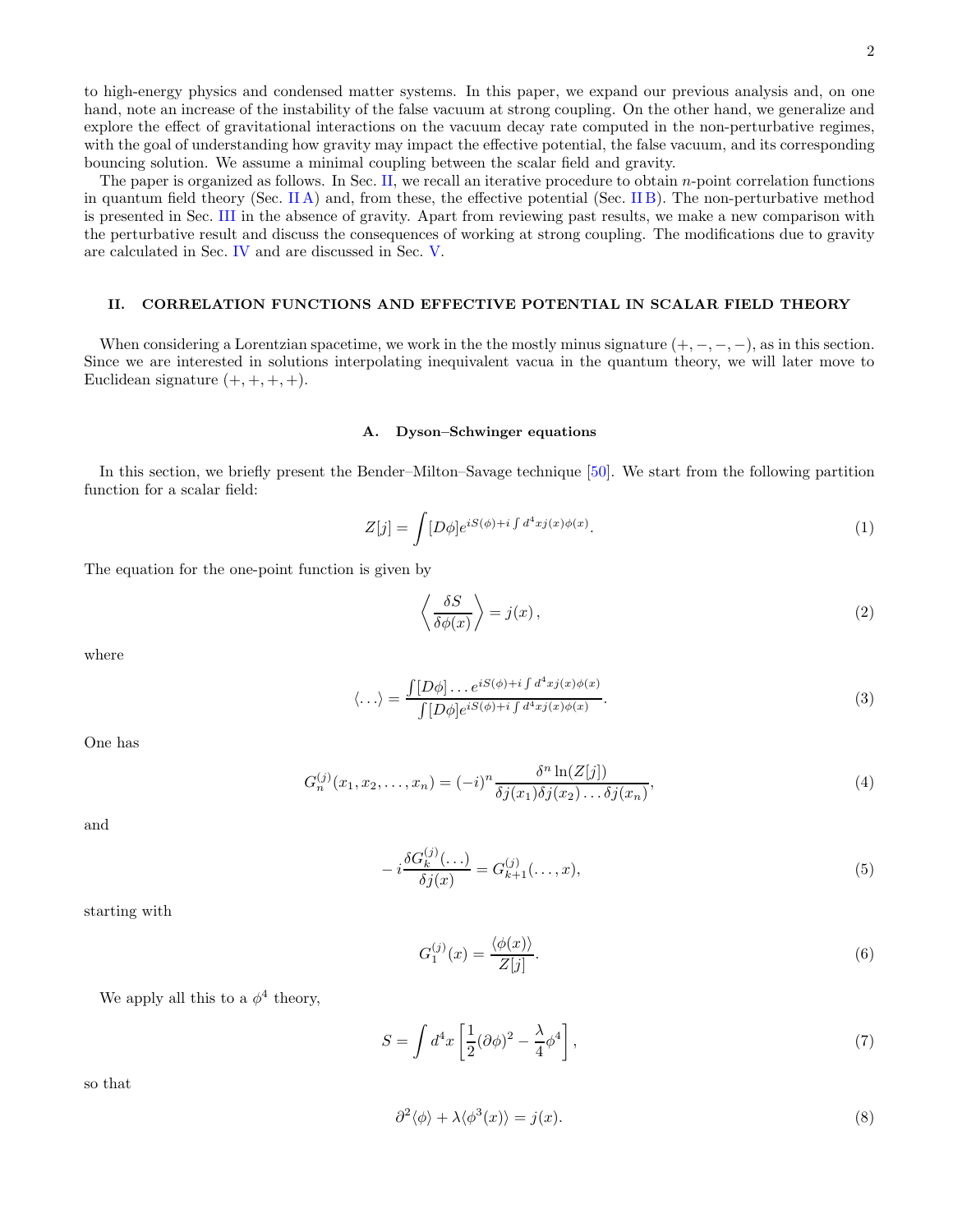For the one-point function,

$$
Z[j]\partial^2 G_1^{(j)}(x) + \lambda \langle \phi^3(x) \rangle = j(x),\tag{9}
$$

After varying with respect to  $j(x)$ , we get

$$
Z[j][G_1^{(j)}(x)]^2 + Z[j]G_2^{(j)}(x,x) = \langle \phi^2(x) \rangle, \tag{10}
$$

and after another derivation step one has

$$
Z[j][G_1^{(j)}(x)]^3 + 3Z[j]G_1^{(j)}(x)G_2(x,x) + Z[j]G_3^{(j)}(x,x,x) = \langle \phi^3(x) \rangle.
$$
\n(11)

We insert this into Eq.  $(8)$  to obtain

<span id="page-2-0"></span>
$$
\partial^2 G_1^{(j)}(x) + \lambda [G_1^{(j)}(x)]^3 + 3\lambda G_2^{(j)}(0)G_1^{(j)}(x) + G_3^{(j)}(0,0) = Z^{-1}[j]j(x). \tag{12}
$$

Setting  $j = 0$ , we get the first Dyson–Schwinger equation

$$
\partial^2 G_1(x) + \lambda [G_1(x)]^3 + 3\lambda G_2(0)G_1(x) + G_3(0,0) = 0,
$$
\n(13)

where we realize that quantum corrections induced a mass term.

Our next step is to derive Eq.  $(12)$  again with respect to  $j(y)$ . This yields the result

$$
\partial^2 G_2^{(j)}(x,y) + 3\lambda [G_1^{(j)}(x)]^2 G_2^{(j)}(x,y) + 3\lambda G_3^{(j)}(x,x,y)G_1^{(j)}(x) + 3\lambda G_2^{(j)}(x,x)G_2^{(j)}(x,y) + G_4^{(j)}(x,x,x,y)
$$
  
=  $Z^{-1}[j]\delta^4(x-y) + j(x)\frac{\delta}{\delta j(y)}(Z^{-1}[j]).$ 

By setting  $j = 0$ , for the two-point function one has

$$
\partial^2 G_2(x,y) + 3\lambda [G_1(x)]^2 G_2(x,y) + 3\lambda G_3(0,y)G_1(x) + 3\lambda G_2(0)G_2(x,y) + G_4(0,0,y) = \delta^4(x-y). \tag{14}
$$

In principle, one can iterate such a procedure to whatever desired order yielding the full hierarchy of Dyson–Schwinger equations into the form of partial differential equations.

The equations for the one-point and two-point correlation functions can be solved exactly. We just quote here the results. For the one-point function, one has

$$
G_1(x) = \sqrt{\frac{2(p^2 - m^2)}{\lambda}} \operatorname{sn}(p \cdot x + \theta, \kappa)
$$
\n(15)

with

$$
p^2 = \frac{1}{2} \left( \sqrt{m^4 + 2\lambda\mu^4} + m^2 \right), \qquad \kappa = \frac{m^2 - p^2}{p^2}
$$
 (16)

where  $\mu$  and  $\theta$  are integration constants and sn( $\zeta, \kappa$ ) is Jacobi's elliptic function of the first kind. We have set

$$
m^2 = 3\lambda G_2(0) \tag{17}
$$

for the gap equation arising from purely quantum effects. This will need renormalization, as it takes the form

$$
\delta m^2 = 3\lambda \int \frac{d^4 p}{(2\pi)^4} G_2(p). \tag{18}
$$

In momentum space, the two-point function is given by

<span id="page-2-1"></span>
$$
G_2(p) = \frac{\pi^3}{2(1-\kappa)K^3(\kappa)\sqrt{\kappa}} \sum_{n=0}^{\infty} (2n+1)^2(-1)^n \frac{q^{n+\frac{1}{2}}}{1-q^{2n+1}} \frac{1}{p^2 - m_n^2 + i\epsilon},
$$
\n(19)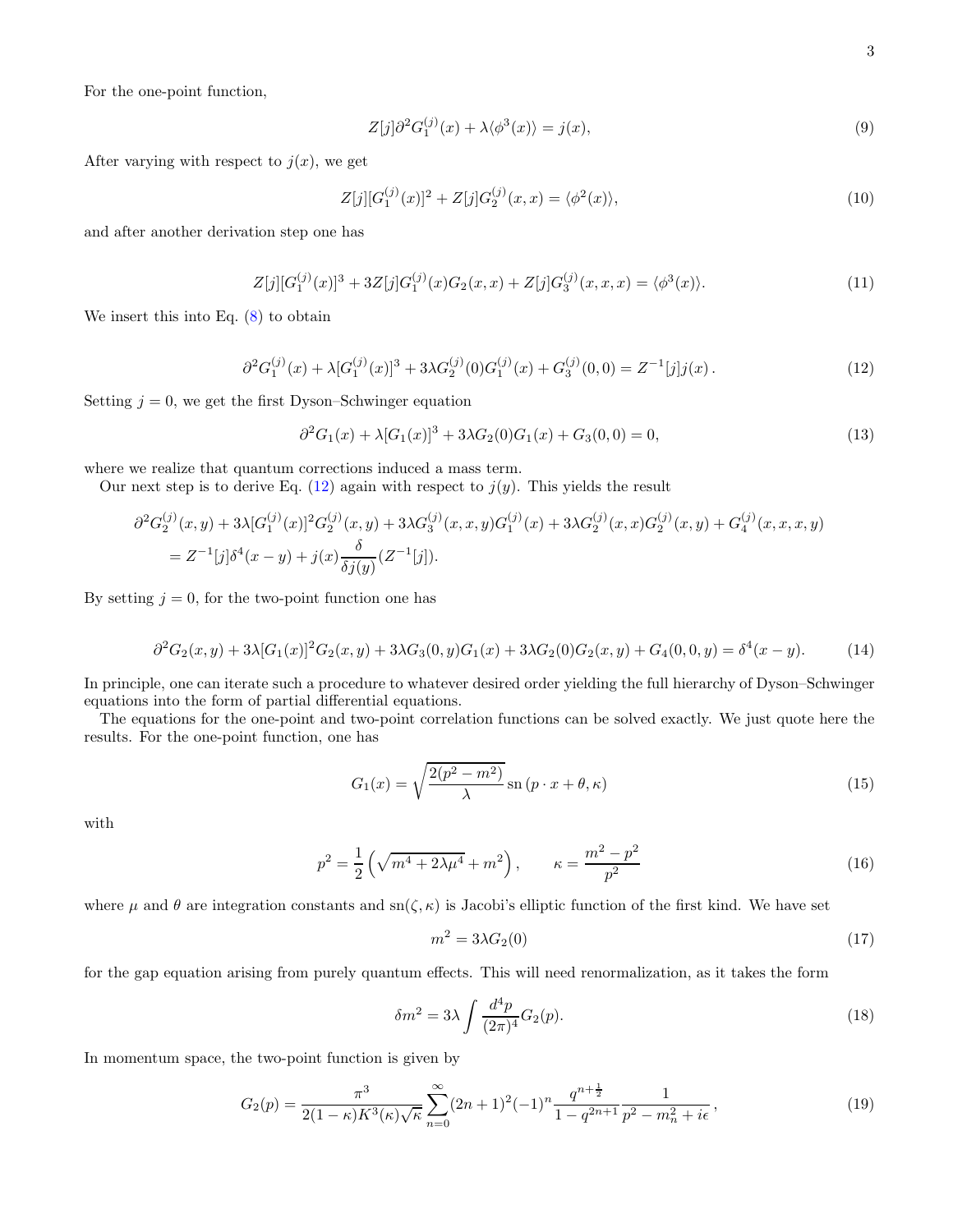4

where  $K(\kappa)$  is the complete elliptic integral of the first kind such that  $K^*(\kappa) = K(1 - \kappa)$ ,

$$
\kappa = \frac{m^2 - \sqrt{m^4 + 2\lambda\mu^4}}{m^2 + \sqrt{m^4 + 2\lambda\mu^4}},\tag{20}
$$

and

$$
q = e^{-\pi \frac{K^*(\kappa)}{K(\kappa)}}.
$$
\n
$$
(21)
$$

The spectrum is given by

$$
m_n = (2n+1)\frac{\pi}{2K(\kappa)}\frac{1}{\sqrt{2}}\sqrt{m^2 + \sqrt{m^4 + 2\lambda\mu^4}}.
$$
\n(22)

Therefore, assuming the shift  $m^2$  negligibly small, these equations simplify to

<span id="page-3-1"></span>
$$
G_2(p) = \frac{\pi^3}{4K^3(-1)} \sum_{n=0}^{\infty} (2n+1)^2 \frac{e^{(n+\frac{1}{2})\pi}}{1+e^{-(2n+1)\pi}} \frac{1}{p^2 - m_n^2 + i\epsilon},
$$
\n(23)

where now

$$
m_n = (2n+1)\frac{\pi}{2K(-1)} \left(\frac{\lambda}{2}\right)^{\frac{1}{4}} \mu.
$$
 (24)

Higher-order n-point correlation functions can be obtained in a similar way. For instance, the three-point and fourpoint functions have the form

$$
G_3(x, y, z) = -6\lambda \int dx_1 G_2(x - x_1) G_1(x_1 - y) G_2(x_1 - y) G_2(x_1 - z), \qquad (25)
$$

and

$$
G_4(x, y, z, w) = -6\lambda \int dx_1 G_2(x - x_1) G_2(x_1 - y) G_2(x_1 - z) G_2(x_1 - w)
$$
  
\n
$$
-6\lambda \int dx_1 G_2(x - x_1) [G_1(x_1 - y) G_2(x_1 - y) G_3(x_1 - z, x_1 - w) + G_1(x_1) G_2(x_1 - z) G_3(x_1 - y, x_1 - w) + G_1(x_1 - y) G_2(x_1 - w) G_3(x_1 - y, x_1 - z)].
$$
\n(26)

### <span id="page-3-0"></span>B. Effective potential

The effective potential for a scalar field, as defined in [\[51\]](#page-12-2), is obtained using the exact solution presented in [\[43\]](#page-11-19). The main reference is [\[42\]](#page-11-18). We assume that the partition function of a scalar field theory is given by

$$
Z[j] = \sum_{n=1}^{\infty} \left( \prod_{m=1}^{n} \int d^4 x_m \right) G_n(x_1...x_n) \prod_{p=1}^{n} j(x_p), \tag{27}
$$

with  $G_n$  being the n-point function, From this, one is able to get, in principle, all the n-point functions exactly. We can easily write down the effective action by noting that

$$
\phi_c(x) = \langle \phi(x) \rangle = \frac{\delta}{\delta j(x)} W[j], \qquad (28)
$$

where

$$
W[j] = \ln Z[j].\tag{29}
$$

Now, let us introduce the effective action  $\Gamma$  by a Legendre transform:

$$
\Gamma[\phi_c] = W[j] - \int d^4x j(x)\phi_c(x). \tag{30}
$$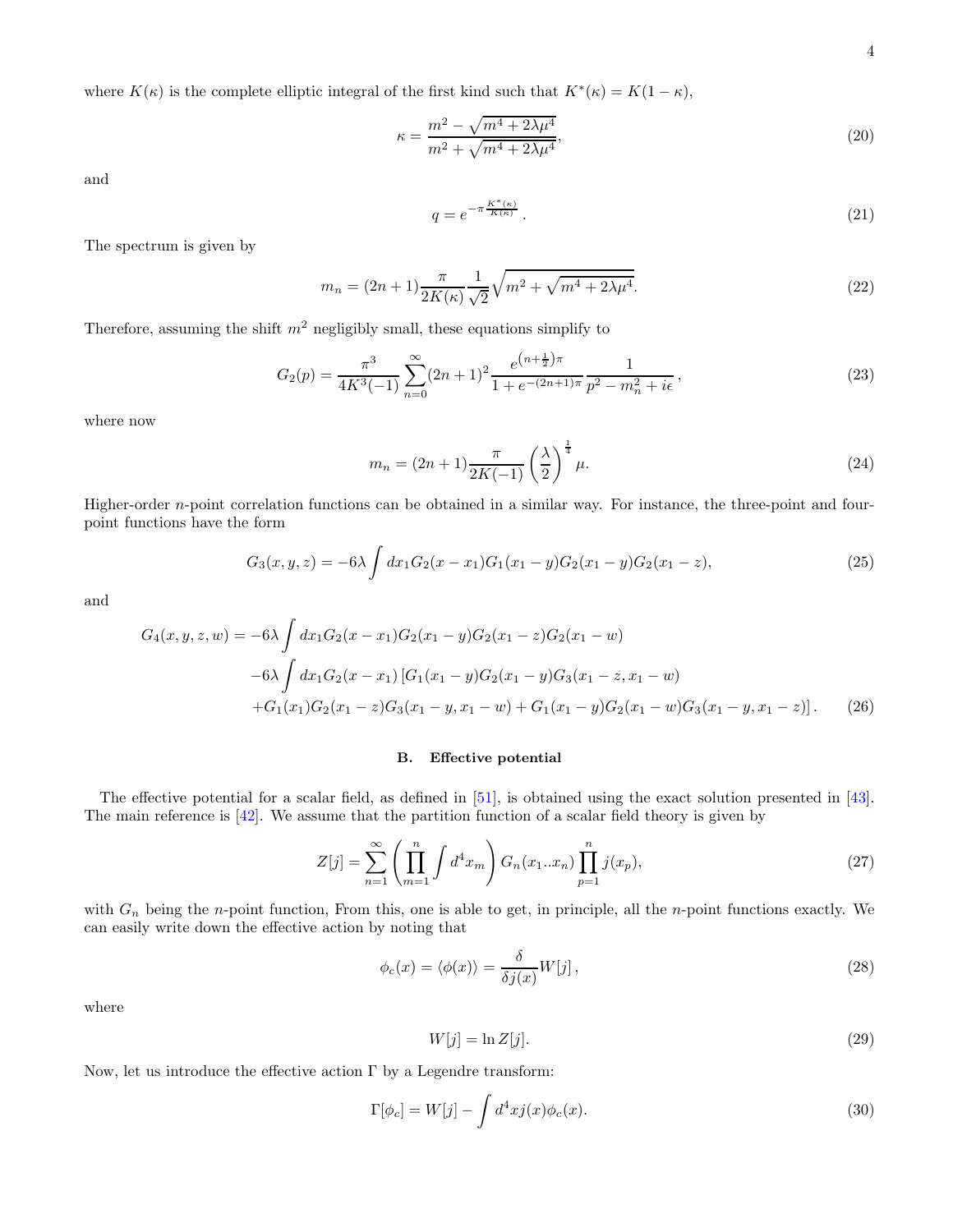This is nothing but

$$
\Gamma[\phi_c] = \sum_{n=1}^{\infty} \left( \prod_{m=1}^{n} \int d^4 x_m \right) \Gamma_n(x_1 \dots x_n) \prod_{p=1}^{n} \phi_c(x_p). \tag{31}
$$

The first few relations between the n-point functions and the n-point vertices are given by

<span id="page-4-2"></span>
$$
G_2(x_1, x_2) = \Gamma_2^{-1}(x_1, x_2),
$$
  
\n
$$
G_3(x_1, x_2, x_3) = \int d^4x'_1 d^4x'_2 d^4x'_3 \Gamma_3(x'_1, x'_2, x'_3) G_2(x_1, x'_1) G_2(x_2, x'_2) G_2(x'_3, x_3),
$$
\n(32)

and so on. Note that

$$
\int dz \frac{\delta^2 \Gamma[\phi_c]}{\delta \phi_c(x) \delta \phi_c(z)} \left( \frac{\delta^2 \Gamma[\phi_c]}{\delta \phi_c(z) \delta \phi_c(y)} \right)^{-1} = \delta^4(x - y). \tag{33}
$$

Finally, we can evaluate the effective potential as

$$
L^4 V_{\text{eff}}[\phi_c] = -\sum_n \frac{1}{n!} \int d^4 x_1 \dots d^4 x_n \Gamma_n(x_1, \dots, x_n) (\phi_c(x_1) - \phi_0(x_1)) \dots (\phi_c(x_n) - \phi_0(x_n)), \tag{34}
$$

where  $L<sup>4</sup>$  is the volume of spacetime, which we will assume finite.

It should be recalled that

$$
\phi_c(x)|_{j=0} = \phi_0(x). \tag{35}
$$

This corresponds to the one-point function that, in our case, is non-trivial because it depends on the coordinates. In contrast, in perturbative  $\phi^4$  theory one usually starts from  $\phi_0 = 0$ . Finally, we give the same equation in momentum space as

<span id="page-4-1"></span>
$$
V(\phi_c) = -\sum_{n} \frac{1}{n!} \Gamma_n(q_1, \dots, q_n)|_{q_i=0} (\phi_c - \phi_0) \dots (\phi_c - \phi_0).
$$
 (36)

# <span id="page-4-0"></span>III. NON-PERTURBATIVE METHOD FOR FALSE-VACUUM DECAY

In this section we will report the computations done in Ref.[\[42](#page-11-18)]. Our aim is to make the paper self-contained. The computation of the so-called bounce action involves a stationary phase approximation where one can write solutions of the equations of motion in Euclidean space and compute the false vacuum decay rate. For a real scalar theory one has

$$
S[\phi] = -\int d^4x \left\{ \frac{1}{2} [\partial \phi(x)]^2 + V[\phi(x)] \right\}.
$$
 (37)

The fate of the semi-classical vacuum depends on its decay rate  $\gamma$  per unit volume and can be related to the imaginary part of the false vacuum energy, which can be expressed in terms of the path integral such as

$$
\gamma = -2 \operatorname{Im} \mathcal{E}, \qquad e^{-L^4 \mathcal{E}} \simeq Z = \int_{\phi_{\text{FV}}}^{\phi_{\text{FV}}} D\phi \, e^{-S[\phi]}, \tag{38}
$$

where  $\phi_{\rm FV}$  denotes the false vacuum state, and the path integral is performed over all field configurations such that  $\phi(x,\pm\infty) = \phi_{\rm FV}$ . Such an integral is then expanded as a sum over saddle points (or stationary points), each of which corresponds to solutions of the equations of motion [\[6,](#page-10-5) [7\]](#page-10-7). In our case, by bounce solution we simply mean a solution such that the two-point correlation function has the property to decay at infinity being an infinite sum of Yukawa propagators. Indeed, from [\(19\)](#page-2-1) one has

$$
G_2(p) = \sum_{n=0}^{\infty} \frac{B_n}{p^2 - m_n^2 + i\epsilon},\tag{39}
$$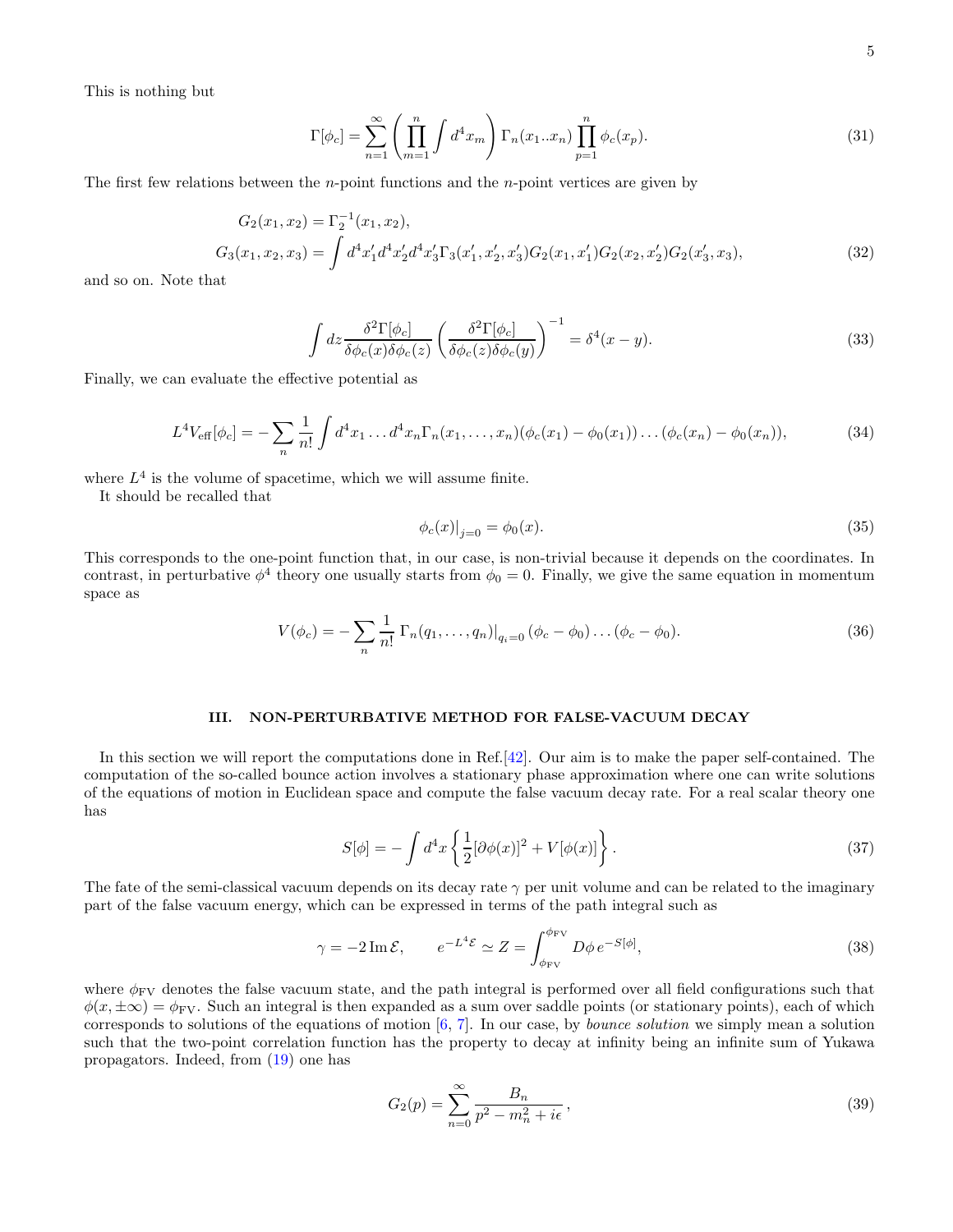that can be transformed back to position space:

<span id="page-5-0"></span>
$$
G_2(x,y) = \begin{cases} -\frac{1}{4\pi}\delta(s) + \sum_{n=0}^{\infty} \frac{m_n}{8\pi\sqrt{s}} H_1^{(1)}(m_n\sqrt{s}) & s \ge 0\\ -\sum_{n=0}^{\infty} \frac{im_n}{4\pi^2\sqrt{-s}} K_1(m_n\sqrt{-s}) & s < 0, \end{cases}
$$
(40)

where  $s = (x^0 - y^0)^2 - (-y)^2$  and  $H_1^{(1)}(x)$  and  $K_1(x)$  are the Hankel and the Bessel modified function, respectively. Use has been made of the identity  $\sum_{n=0}^{\infty} B_n = 1$ . From this equation, the proper asymptotic behavior can be obtained and one can see that [\(40\)](#page-5-0) is suppressed at  $s \to \pm \infty$ .

It is evident that this bounce formalism does not take into account radiative corrections, and, hence, is valid only for the tree-level action. However, when radiative corrections to the tree-level potential become important, there exist regions of bounce-like field configurations which are not stationary points of the tree-level action, but for which the phase varies sufficiently slowly so that they dominate the integral anyway [\[52\]](#page-12-3).

Now, as usual, if one incorporates radiative corrections and utilizes the effective potential instead, one obtains a generalization only applicable to weakly-coupled theories, since the effective potential is calculated in perturbation theory. However, we expect to see corrections also to the kinetic term, which are missed in this approach. Moreover, there is no relation between the bounce formalism and the exact, non-perturbative effective action.

Given the effective potential, we can compute the decay rate of the false vacuum in agreement to Refs. [\[6](#page-10-5), [7\]](#page-10-7). The decay rate is given by

$$
\gamma \sim L^{-4} e^{-\Gamma[\phi_c]},\tag{41}
$$

where  $\phi_c$  is obtained from

$$
\frac{\delta \Gamma}{\delta \phi_c} = 0. \tag{42}
$$

In order to evaluate the decay rate, we need to compute the effective potential given in Eq.  $(36)$ . We do this by exploiting the exact solutions for the one-point and two-point functions. Following the techniques developed in Ref.  $[43],$  $[43],$ 

$$
G_3(x - x_1, x - x_2) = -\int d^4x_3 G_2(x - x_3)V'''[\phi_0(x_3)]G_2(x_1 - x_3)G_2(x_2 - x_3)
$$
  
= 
$$
-\int d^4x_1 d^4x_2 d^4x_3G_2(x - x_3)V'''[\phi_0(x_3)]\delta^4(x - x_1)\delta^4(x - x_2)G_2(x - x_3)G_2(x - x_3). \tag{43}
$$

This equation yields immediately  $\Gamma_3$  by comparing the last line directly with Eq. [\(32\)](#page-4-2):

$$
\Gamma_3(x_1, x_2, x_3) = -V'''[\phi_0(x_1)]\delta^4(x_1 - x_2)\delta^4(x_1 - x_3). \tag{44}
$$

This implies, using Eq. [\(36\)](#page-4-1) and stopping at the third term, that the full potential has the form

<span id="page-5-2"></span>
$$
U(\phi_c) = V(\phi_c) + \frac{1}{2}V_2(\phi_c - \phi_0)^2 - \frac{1}{3!}V_3|(\phi_c - \phi_0)^3.
$$
\n(45)

Let us evaluate the effective potential for the  $\phi^4$  theory. From eq.[\(23\)](#page-3-1) we get  $G_2(p)$  and the mass spectrum. This yields immediately for the two-point vertex function

$$
V_2 = \frac{K(i)}{2\pi} \mathscr{A} \sqrt{2\lambda} \mu^2 = \sqrt{2\lambda} \mu^2,\tag{46}
$$

with<sup>[1](#page-5-1)</sup>

$$
\mathscr{A} = \left(\sum_{n=0}^{\infty} A_n\right)^{-1} = \frac{2\pi}{K(i)}, \qquad A_n = \frac{e^{-(n+\frac{1}{2})\pi}}{1 + e^{-(2n+1)\pi}}.
$$
\n(47)

Then, one has

$$
V_3 = -6\lambda\phi_0(0) = -3(2\lambda)^{\frac{3}{4}}\mu\operatorname{sn}(\theta, i).
$$
 (48)

<span id="page-5-1"></span><sup>1</sup> Another interesting identity is given by  $\left[\sum_{n=0}^{\infty} (2n+1)^2 A_n\right]^{-1} = 4K^3(i)/\pi^3$ .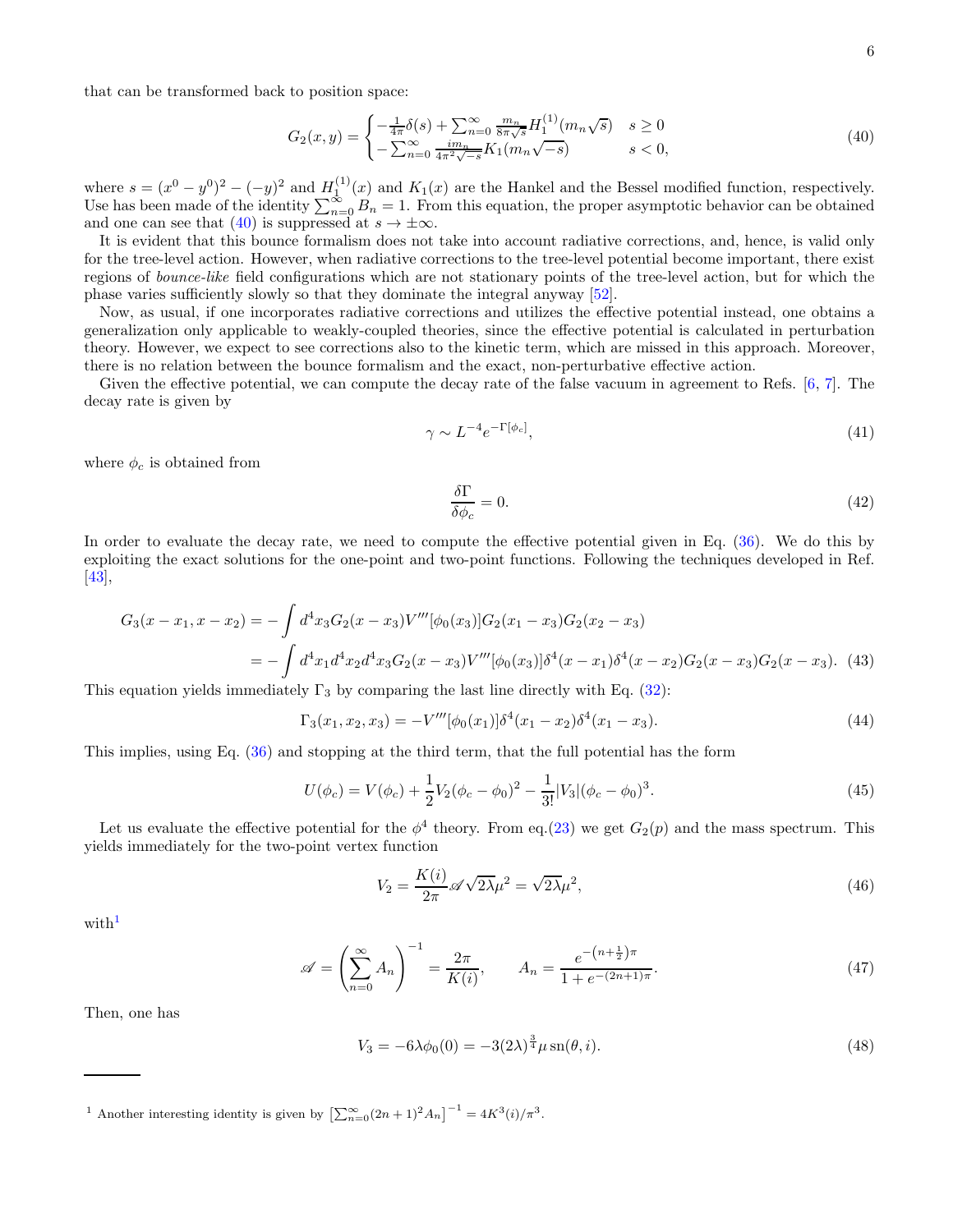Here,  $\theta$  is an integration constant of the equation for the one-point correlation function. This shows that the  $\mathbb{Z}_2$ symmetry, that holds at a classical level, is indeed broken by quantum corrections.

Now we can write the Euclidean effective action as

$$
\Gamma_E(\phi_c) = -\int d^4x \left[ \frac{1}{2} (\partial \phi_c)^2 + U(\phi_c) \right]
$$
\n(49)

with the effective potential

<span id="page-6-0"></span>
$$
U(\phi_c) = \frac{1}{2}V_2(\phi_c - \phi_0)^2 + \frac{1}{3!}V_3(\phi_c - \phi_0)^3 + \frac{\lambda}{4}\phi_c^4.
$$
\n(50)

In this formula, we can neglect the  $\phi_0$  contribution in the formal limit  $\lambda \to \infty$  as it goes like  $\lambda^{-\frac{1}{4}}$ . Then, for the extremes of the potential, we get the following values in the strong coupling limit:

$$
2^{\frac{3}{4}}k_1\mu\lambda^{-\frac{1}{4}}, \quad 0, \quad -2^{\frac{3}{4}}k_2\mu\lambda^{-\frac{1}{4}}, \tag{51}
$$

where  $k_1 = k_1(\theta)$  and  $k_2 = k_2(\theta)$  are numerical constants depending on the initial phase  $\theta$  given by

$$
k_1(\theta) = 3 \operatorname{sn}(\theta, i) + \sqrt{9 \operatorname{sn}^2(\theta, i) - 8},
$$
  
\n
$$
k_2(\theta) = -3 \operatorname{sn}(\theta, i) + \sqrt{9 \operatorname{sn}^2(\theta, i) - 8}.
$$
\n(52)

We can now see that the only condition for the existence of the extremes is

$$
|\operatorname{sn}(\theta, i)| > \sqrt{\frac{8}{9}} \approx 0.94. \tag{53}
$$

This means that the phase should be chosen to have  $|\text{sn}(\theta, i)|$  near 1.



<span id="page-6-1"></span>FIG. 1. Plot of  $U(\phi)$  as given in Eq. [\(45\)](#page-5-2) for a fixed constant  $\phi_0$ . Note that decaying is easier with increasing  $\lambda$  showing the effect of non-perturbative regimes.

Similarly, setting  $\lambda = 10$  and varying the phase we get the plot in Fig. [2.](#page-7-0) Here the effect is a simple horizontal shift of the potential without altering its shape.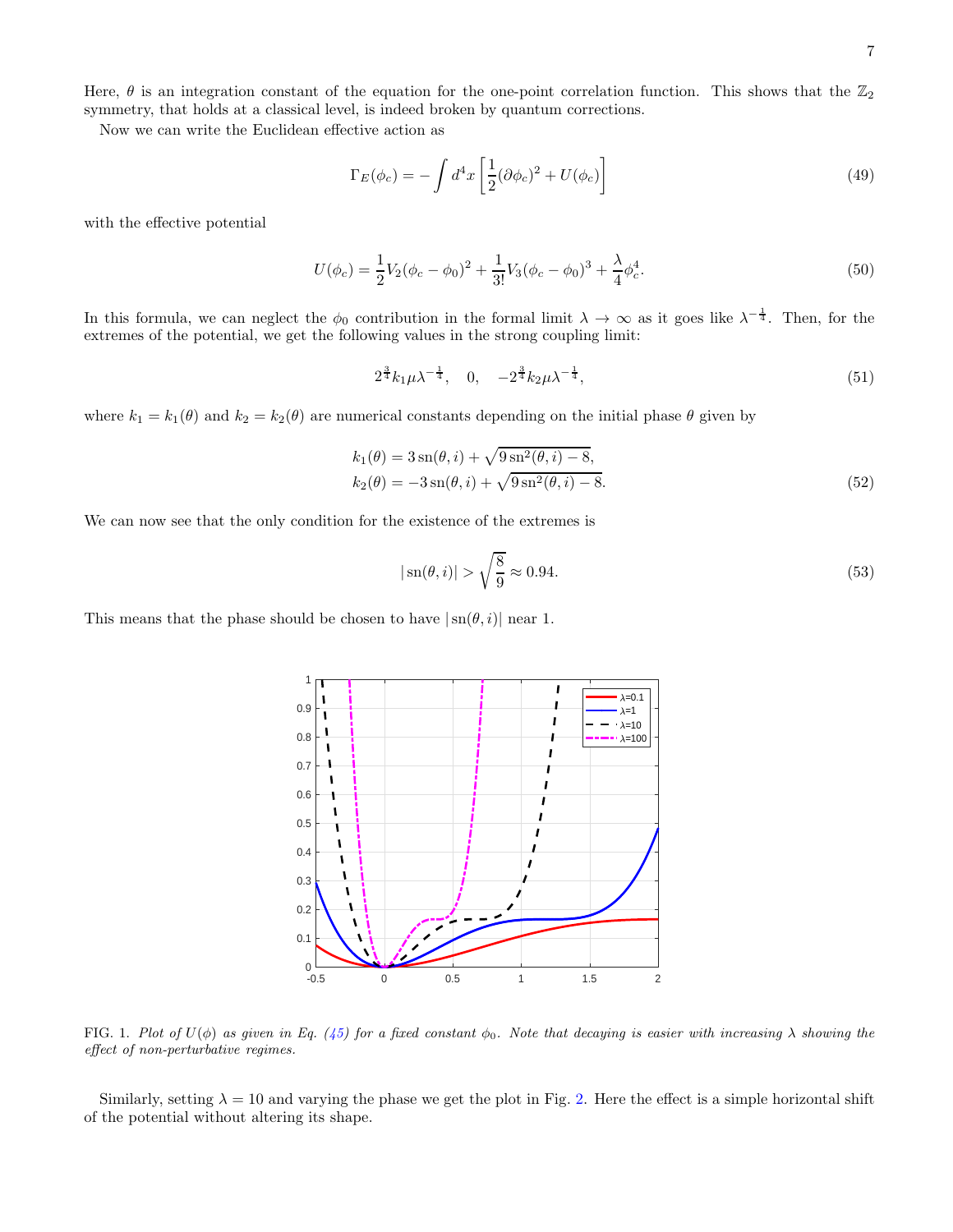

<span id="page-7-0"></span>FIG. 2. Plot of  $U(\phi)$  at fixed  $\lambda$  but varying the phase  $\theta$ .

In order to evaluate the decay rate, we can use the argument presented in Refs. [\[6,](#page-10-5) [53\]](#page-12-4):

$$
\gamma \propto e^{-B},\tag{54}
$$

where

$$
B = \frac{27\pi^2 \mathscr{S}^4}{2\epsilon^3} \tag{55}
$$

with

<span id="page-7-1"></span>
$$
\mathscr{S} = \int_0^{\langle \phi_c \rangle} df \sqrt{2U(f)}, \qquad \epsilon = U(\langle \phi_c \rangle). \tag{56}
$$

We have  $\epsilon = c_1 \mu^4$  with  $c_1$  being a numerical constant. For  $\lambda$  large enough, we can evaluate  $\mathscr S$  as seen in Ref.[\[42](#page-11-18)] obtaining

$$
\mathscr{S} \simeq \frac{1}{2} \sqrt{2U(\langle \phi_c \rangle)} \langle \phi_c \rangle = \frac{1}{2} \sqrt{2\epsilon} \langle \phi_c \rangle.
$$
 (57)

Assuming sn( $\theta$ , i)  $\approx$  1, we get

<span id="page-7-2"></span>
$$
\epsilon = \kappa_2(\theta) \frac{\mu^4}{16},\tag{58}
$$

where

$$
\kappa_2(\theta) = -27\sin^4(\theta, i) + 9\sqrt{9\sin^2(\theta, i) - 8}\sin^3(\theta, i) + 36\sin^2(\theta, i) - 8\sqrt{9\sin^2(\theta, i) - 8}\sin(\theta, i) - 8. \tag{59}
$$

Then,

<span id="page-7-3"></span>
$$
B = \frac{432\pi^2}{\lambda} \frac{k_2^4(\theta)}{\kappa_2(\theta)}.
$$
\n
$$
(60)
$$

As already shown in Ref.[\[42](#page-11-18)], in the interesting range for  $\theta$ , both  $k_2(\theta)$  and  $\kappa_2(\theta)$  are always greater than 1 and similarly for  $k_1(\theta)$  and  $\kappa_1(\theta)$ . For  $\text{sn}(\theta, i) = 1$ , we get the formula

$$
B = 3456 \frac{\pi^2}{\lambda},\tag{61}
$$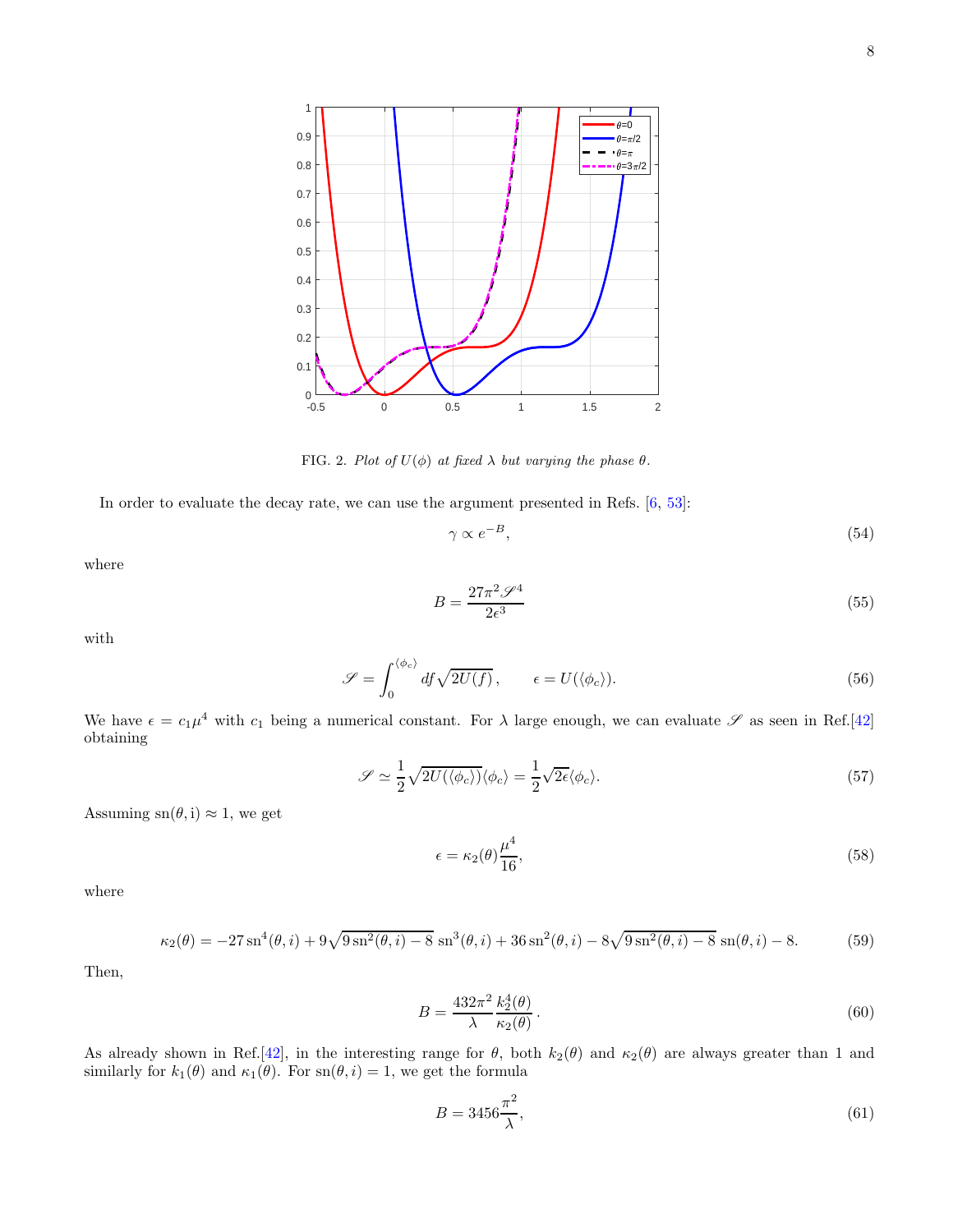that holds for  $\lambda \gg 1$ . The final decay rate becomes

<span id="page-8-5"></span>
$$
\gamma \sim L^{-4} e^{-\frac{432\pi^2}{\lambda} \frac{k_2^4(\theta)}{\kappa_2(\theta)}} \simeq L^{-4} e^{-3456 \frac{\pi^2}{\lambda}},\tag{62}
$$

with the approximation  $\operatorname{sn}(\theta, i) = 1$  that satisfies the aforementioned condition  $|\operatorname{sn}(\theta, i)| > \sqrt{8/9} \approx 0.94$ .

This result should be compared with the one given in standard textbooks in the weak perturbation limit [\[53\]](#page-12-4), in order to understand where the crossing border lies,

<span id="page-8-4"></span>
$$
B_{\text{weak}} = \frac{8\pi^2}{3\lambda}.\tag{63}
$$

We see that

<span id="page-8-1"></span>
$$
B = 1296 Bweak.
$$
\n
$$
(64)
$$

This defines a crossing line between the strong- and weak-coupling regimes.

# <span id="page-8-0"></span>IV. CORRECTIONS DUE TO GRAVITY

The effect of gravity in the thin-wall approximation can be easily evaluated by considering Ref. [\[8\]](#page-10-6). Assuming Einstein gravity with standard Einstein equations  $R_{\mu\nu} - (1/2)g_{\mu\nu}R = 8\pi GT_{\mu\nu}$ , the physical interpretation and the arguments leading to the non-perturbative result are the same and the only difference is in the shape of the potential. One starts with a universe sitting in the false vacuum of the scalar field. Through quantum tunneling, a bubble of true vacuum of radius  $\rho_0$  is created in space within the false vacuum. The bubble expands to incorporate all nearby regions, eventually converting the whole universe to the true vacuum.

### A. Decay rate and bubble radius

In the absence of gravity, a calculation identical to that in Ref.  $\left|8\right|$  gives the bubble radius at the moment of its materialization

<span id="page-8-2"></span>
$$
\bar{\rho}_0 = \frac{3\mathcal{S}}{\epsilon},\tag{65}
$$

with  $\mathscr S$  and  $\epsilon$  given by Eq. [\(56\)](#page-7-1). Switching gravity on, when the decay is from a minimum at positive energy to 0 the radius becomes smaller,

$$
\bar{\rho} = \frac{\bar{\rho}_0}{1 + \frac{\bar{\rho}_0^2}{4\Lambda^2}}.\tag{66}
$$

while

<span id="page-8-6"></span>
$$
B_g = \frac{B}{\left[1 + \frac{\bar{\rho}_0^2}{4\Lambda^2}\right]^2} < B \,,\tag{67}
$$

where

<span id="page-8-3"></span>
$$
\Lambda = \left(\frac{8\pi G\epsilon}{3}\right)^{-\frac{1}{2}},\tag{68}
$$

being G Newton's constant. In this case, gravity reduces  $B<sub>g</sub> < B$  and makes the decay (creation of the true-vacuum bubble) more likely. In contrast, when the decay is from 0 to a negative-energy minimum, the initial radius of the bubble is shrunk,

$$
\bar{\rho} = \frac{\bar{\rho}_0}{1 - \frac{\bar{\rho}_0^2}{4\Lambda^2}},\tag{69}
$$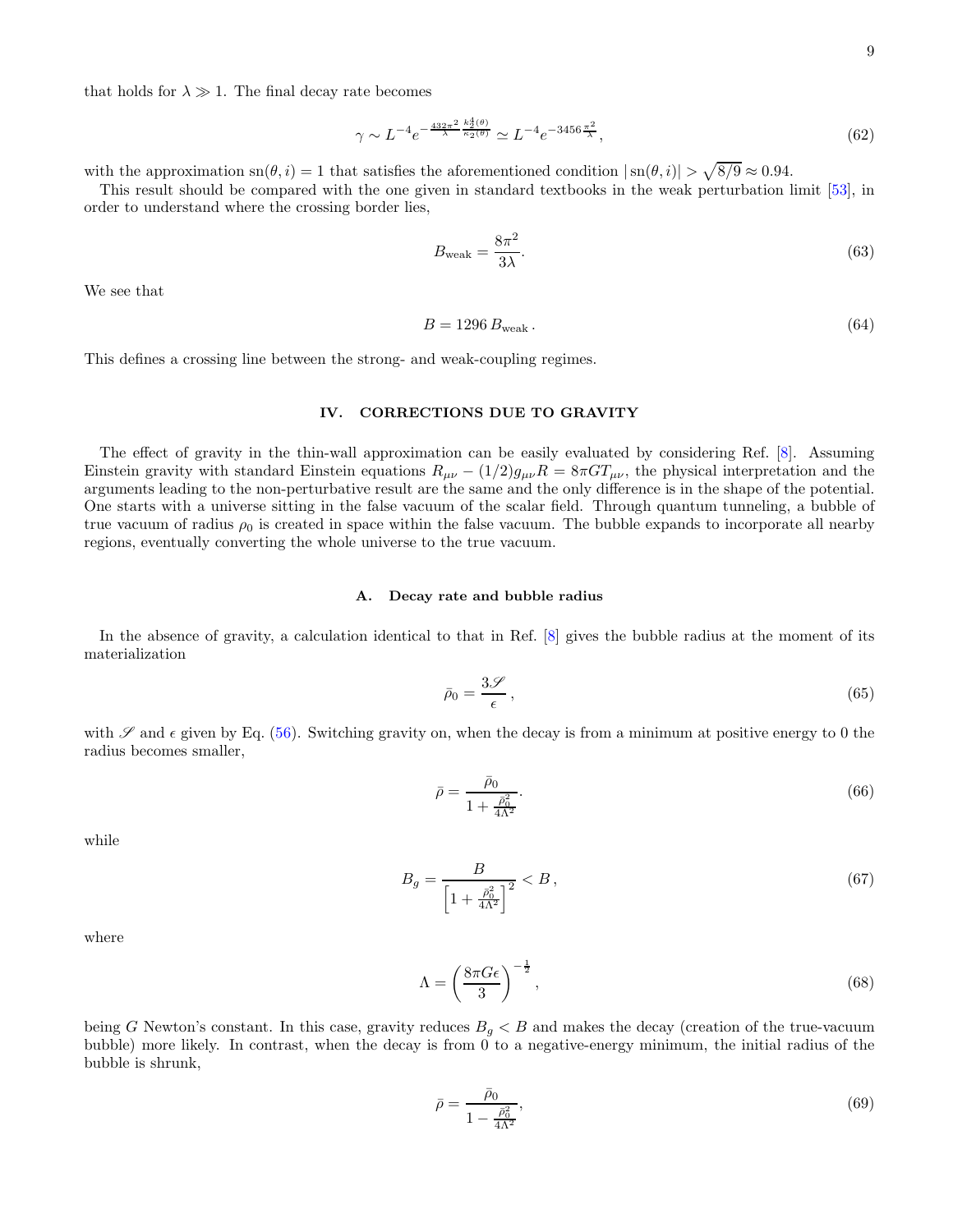and the decay becomes less likely:

<span id="page-9-1"></span>
$$
B_g = \frac{B}{\left[1 - \frac{\bar{\rho}_0^2}{4\Lambda^2}\right]^2} > B \,. \tag{70}
$$

Using the results of Sec. [III,](#page-4-0) we see that the impact of the non-perturbative regime is to further enhance the decay rate from a positive-energy false vacuum to 0 and to compensate the slower decay from a zero-energy false vacuum to the negative-energy true vacuum. One can check this explicitly incorporating the results of [\[31\]](#page-11-11), computing  $\bar{\rho}$  using the potential  $(50)$ .

At this point, we can also find a condition on  $\lambda$  such that  $B_g^{\text{strong}} = B_{\text{weak}}$ . In fact, the left-hand side includes both gravitational and non-perturbative effects, while the right-hand side includes none. In this way, we determine for which value of  $\lambda$  non-perturbative and gravity effects compensate each other. Plugging Eq. [\(64\)](#page-8-1) into [\(70\)](#page-9-1) and setting  $B_g = B_{\text{weak}}$  as argued above, we obtain

$$
\frac{1296}{\left[1 - \frac{\bar{\rho}_0^2}{4\Lambda^2}\right]^2} = 1\,,\tag{71}
$$

which yield the running coupling

<span id="page-9-2"></span>
$$
\sqrt{\lambda} = \frac{9}{35} 2^{\frac{9}{2}} (\Lambda \mu)^{-2}.
$$
\n(72)

In order to obtain [\(72\)](#page-9-2), we combined Eqs. [\(58\)](#page-7-2), [\(64\)](#page-8-1), [\(65\)](#page-8-2) and [\(68\)](#page-8-3). We just point out that  $(\Lambda \mu)^{-2} \propto \mu^2 / M_{\text{Pl}}^2$ , where  $M_{\text{Pl}}$  is the Planck mass. We can recognize here the running coupling law for the scalar field already put forward in [\[32\]](#page-11-23). This law characterizes also conformally flat general relativity [\[33\]](#page-11-24). We get a infrared weakly coupled theory in the limit  $\mu \to 0$ . Indeed, from the coupling of the  $\phi^4$  term in the one-loop effective action, the beta function is immediately given by

$$
\beta(\lambda) = 4\lambda. \tag{73}
$$

The conclusion is that, if the theory is weakly coupled in the infrared, then perturbative quantum field theory is an adequate tool to describe the physics at large scales. In this case, if the coupling takes the value [\(72\)](#page-9-2), then gravity effects exactly compensate non-perturbative corrections.

As a side note not relevant for the rest of the analysis, we can interpret the scalar field as arising from a conformal transformation of the Einstein–Hilbert action, in vacuum and with a cosmological constant [\[33](#page-11-24)]. Defining a new metric  $g'_{\mu\nu}$  such that  $g_{\mu\nu} = \phi^2 g'_{\mu\nu}$ , one gets the Einstein–Hilbert action non-minimally coupled to a  $\phi^4$  theory with the wrong sign of the kinetic term. Then, after setting  $g'_{\mu\nu} = \eta_{\mu\nu}$ , one obtains a quartic scalar field with the wrong overall sign.

## B. Instabilities

In [\[54,](#page-12-5) Section III], the presence of instabilities was noted with a general argument independent of the shape of  $U''$ . Therefore, the same argument applies here. An explicit check can be carried on noting that the eigenvalue equation

<span id="page-9-3"></span>
$$
\left[-\Box + U''(\phi_c)\right]\eta = A\,\eta\tag{74}
$$

implies the eigenvalue equation  $-\Box \eta = (A - U'')\eta$ , where  $-\Box + U''$  is the Hessian in Euclidean signature,  $\eta$  is the eigenfunction and A is the eigenvalue. Thanks to the spherical symmetry of the problem, we can write  $\Box$  =  $d^2/ds^2 + (3/s)d/ds$  and consider single-variable eigenfunctions  $\eta(s)$ . Equation [\(74\)](#page-9-3) is real-valued provided A and U'' are real, which is true for  $\text{Im}[\text{sn}(\theta, i)] = 0$ . This selects a discrete set of values for the parameter  $\theta$ . Taking such values and assuming  $A < 0$ , one can check that, since  $-U''$  has concavity pointing downwards, it is impossible to get  $A - U'' > 0$  for all values of  $\phi_c$ . To state it differently, for  $A < 0$  the eigenfunction  $\eta(s)$  is well defined.

# <span id="page-9-0"></span>V. DISCUSSION

In this paper, we developed a new approach to compute the effective potential for quartic scalar field theory in presence of gravitational interactions using exact background solutions. We investigated the false vacuum and its decay. Our main findings are as follows: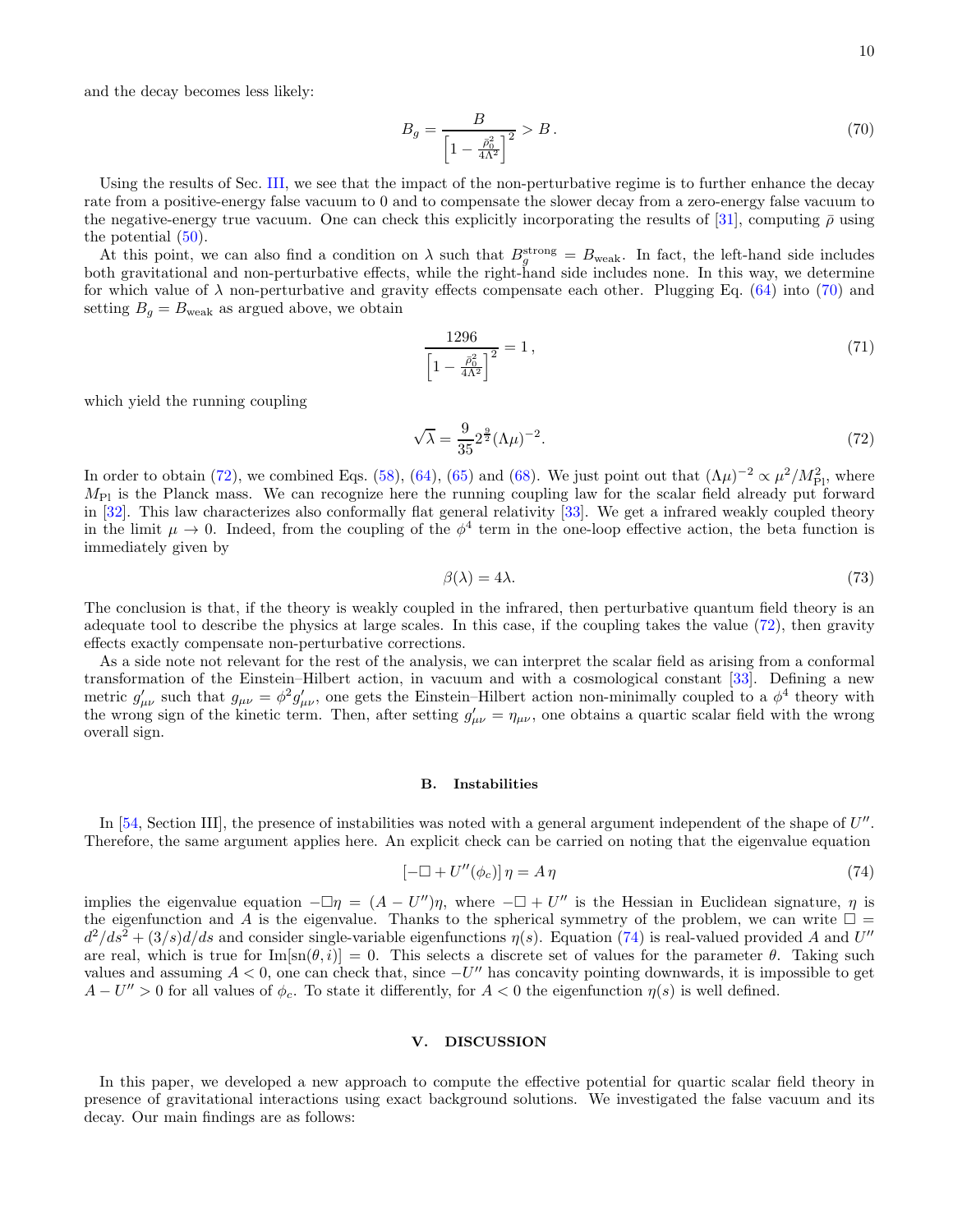- We obtained bounce solutions from effective potentials based on exact solutions and exact Green's functions. Therefore, the results hold for both small and large coupling values (as shown in Eq. [\(50\)](#page-6-0) and in Fig. [2\)](#page-7-0).
- We showed the effect of the quartic interaction (see Fig. [1\)](#page-6-1) on the false minima. It is evident that, as the interaction strength increases, it is easier to tunnel and the vacuum decays quickly. We also showed the effect of the initial  $\theta$  (see Fig. [2\)](#page-7-0) on the false minima for fixed  $\lambda$ . The choice of initial  $\theta$  does not alter the probability of false vacuum decay.
- We compared the vacuum decay of the strongly coupled theory to that of Coleman's bounce in Eqs. [\(63\)](#page-8-4) and [\(64\)](#page-8-1). It is easily seen that in the limit when the interaction strength is weak, for small values of  $\lambda$  the solutions become identical.
- We showed that, in the strong coupling regime, the quartic interaction leads to a decay of the false vacuum also in the presence of gravitational interactions. The decay rate was evaluated by following our exact Green's function in the non-perturbative regime, as given in Eqs.  $(60)$  and  $(62)$ .
- We compared the vacuum decay rate with and without the inclusion of gravity effects in Eqs. [\(67\)](#page-8-6) and [\(70\)](#page-9-1). The effect of Einstein gravity is unidirectional inasmuch as it always facilitates the decay from the false vacuum, regardless of whether the latter has positive or negative energy. This may not be true in other gravitational theories such as Starobinsky's,  $\mathcal{L} \propto R + \alpha R^2$  [\[38](#page-11-14)]. It may be worth generalizing these results to  $f(R)$  or other, more realistic models including the Ricci tensor.
- In the  $\Lambda \to \infty$  limit, the gravitational interactions become negligible and the solution becomes the same as that without gravity.
- The running of the coupling of the self-interaction of the scalar field is obtained by comparing the strongly and weakly coupled regimes. This has the behavior already shown in [\[32](#page-11-23)] and shows that the theory becomes weakly coupled in the infrared limit. This proves that Einstein gravity made the weak coupling approximation even more reliable as the universe cooled down. Besides, the origin of this scalar sector could be traced back to a conformally flat limit of the Einstein equations.

Thanks to the exact Green's function technique applied to the effective potential, the study of the fate of false vacuum is now free from the limitations of perturbation theory and its range of applications can be enlarged to non-perturbative regimes in quantum field theory. The method developed so far is applicable to ultracold atoms and Bose gas [\[55](#page-12-6)] and quantum spin chain systems [\[56\]](#page-12-7), as well as to other condensed matter systems involving strong interactions in general. In particular, we can extend the analysis to non-perturbatve strongly-coupled beyond-the-Standard-Model theories in the presence of gravitational interactions. We envisage this to have a remarkable impact in primordial cosmological scenarios with first-order phase transitions, especially for the search for a stochastic gravitational-wave background from such a primordial source. LIGO-Virgo has already constrained this scenario [\[57,](#page-12-8) [58\]](#page-12-9), but the result is model dependent and this new non-perturbative window could alter the prediction of the model. A detailed analysis of phase transitions and gravitational-wave predictions following our non-perturbative method is beyond the scope of this paper and should be taken up in the future.

<span id="page-10-6"></span>[8] S.R. Coleman and F. De Luccia, Gravitational effects on and of vacuum decay. Phys. Rev. D 21[, 3305 \(1980\).](http://dx.doi.org/10.1103/PhysRevD.21.3305)

<span id="page-10-0"></span><sup>[1]</sup> B.P. Abbott et al.. [LIGO Scientific and Virgo], Tests of general relativity with GW150914. Phys. Rev. Lett. 116, 221101 (2016); Erratum-Ibid. 121[, 129902 \(2018\)](http://dx.doi.org/10.1103/PhysRevLett.121.129902) [\[arXiv:1602.03841\]](http://arxiv.org/abs/1602.03841).

<span id="page-10-1"></span><sup>[2]</sup> G. Degrassi, S. Di Vita, J. Elias-Miro, J.R. Espinosa, G.F. Giudice, G. Isidori and A. Strumia, Higgs mass and vacuum stability in the Standard Model at NNLO. JHEP 08[, 098 \(2012\)](http://dx.doi.org/10.1007/JHEP08(2012)098) [\[arXiv:1205.6497\]](http://arxiv.org/abs/1205.6497).

<span id="page-10-2"></span><sup>[3]</sup> G. Isidori, G. Ridolfi and A. Strumia, On the metastability of the standard model vacuum. [Nucl. Phys. B](http://dx.doi.org/10.1016/S0550-3213(01)00302-9) 609, 387 (2001)  $[\arXiv:hep-ph/0104016]$ .

<span id="page-10-3"></span><sup>[4]</sup> P. Auclair et al.. [LISA Cosmology Working Group], Cosmology with the Laser Interferometer Space Antenna. [\[arXiv:2204.05434\]](http://arxiv.org/abs/2204.05434).

<span id="page-10-4"></span><sup>[5]</sup> B.P. Abbottet al.. [LIGO Scientific and VIRGO], An upper limit on the stochastic gravitational-wave background of cosmological origin. Nature 460[, 990 \(2009\)](http://dx.doi.org/10.1038/nature08278) [\[arXiv:0910.5772\]](http://arxiv.org/abs/0910.5772).

<span id="page-10-5"></span><sup>[6]</sup> S.R. Coleman, The fate of the false vacuum. 1. Semiclassical theory. [Phys. Rev. D](http://dx.doi.org/10.1103/PhysRevD.15.2929) 15, 2929 (1977); Erratum-Ibid. D 16, 1248 (1977).

<span id="page-10-7"></span><sup>[7]</sup> C.G. Callan, Jr. and S.R. Coleman, The fate of the false vacuum. 2. First quantum corrections. Phys. Rev. D 16, 1762 (1977).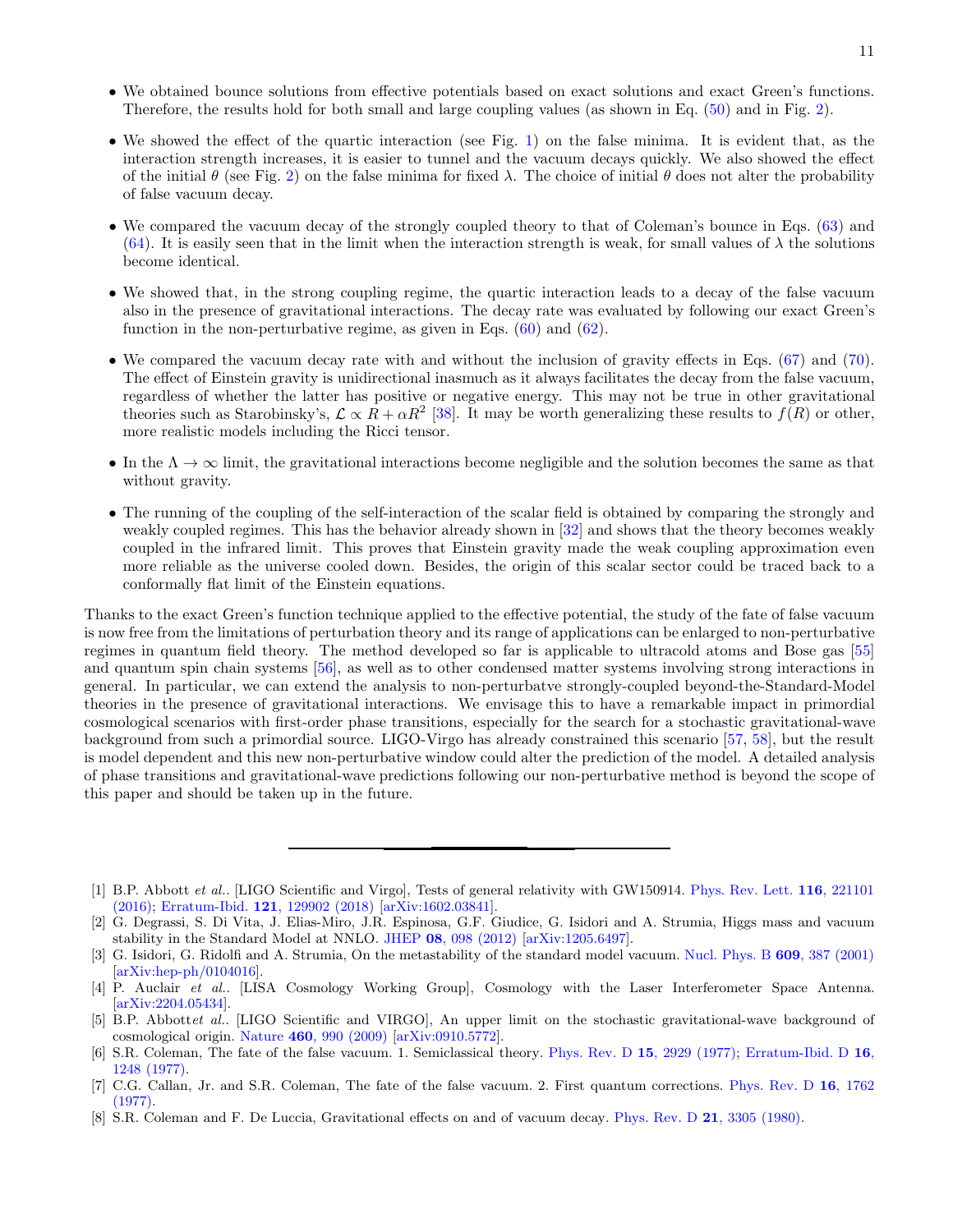- <span id="page-11-0"></span>[9] M. Claudson, L.J. Hall and I. Hinchliffe, Low-energy supergravity: False vacua and vacuous predictions. Nucl. Phys. B 228, 501 (1983).
- [10] A. Kusenko, Improved action method for analyzing tunneling in quantum field theory. [Phys. Lett. B](http://dx.doi.org/10.1016/0370-2693(95)00994-V) 358, 51 (1995) [\[arXiv:hep-ph/9504418\]](http://arxiv.org/abs/hep-ph/9504418).
- [11] A. Kusenko, P. Langacker and G. Segre, Phase transitions and vacuum tunneling into charge and color breaking minima in the MSSM. [Phys. Rev. D](http://dx.doi.org/10.1103/PhysRevD.54.5824) 54, 5824 (1996) [\[arXiv:hep-ph/9602414\]](http://arxiv.org/abs/hep-ph/9602414).
- [12] I. Dasgupta, Estimating vacuum tunneling rates. [Phys. Lett. B](http://dx.doi.org/10.1016/S0370-2693(96)01685-1) 394, 116 (1997) [\[arXiv:hep-ph/9610403\]](http://arxiv.org/abs/hep-ph/9610403).
- [13] J.M. Moreno, M. Quiros and M. Seco, Bubbles in the supersymmetric standard model. [Nucl. Phys. B](http://dx.doi.org/10.1016/S0550-3213(98)00283-1) 526, 489 (1998) [\[arXiv:hep-ph/9801272\]](http://arxiv.org/abs/hep-ph/9801272).
- [14] P. John, Bubble wall profiles with more than one scalar field: A numerical approach. [Phys. Lett. B](http://dx.doi.org/10.1016/S0370-2693(99)00272-5) 452, 221 (1999) [\[arXiv:hep-ph/9810499\]](http://arxiv.org/abs/hep-ph/9810499).
- [15] A. Masoumi, K.D. Olum and B. Shlaer, Efficient numerical solution to vacuum decay with many fields. JCAP 01, 051 (2017) [\[arXiv:1610.06594\]](http://arxiv.org/abs/1610.06594).
- [16] J.R. Espinosa, A fresh look at the calculation of tunneling actions. JCAP 07[, 036 \(2018\)](http://dx.doi.org/10.1088/1475-7516/2018/07/036) [\[arXiv:1805.03680\]](http://arxiv.org/abs/1805.03680).
- <span id="page-11-8"></span>[17] J.R. Espinosa, Fresh look at the calculation of tunneling actions including gravitational effects. Phys. Rev. D 100, 104007 (2019) [\[arXiv:1808.00420\]](http://arxiv.org/abs/1808.00420).
- <span id="page-11-1"></span>[18] S. Chigusa, T. Moroi and Y. Shoji, Bounce configuration from gradient flow. Phys. Lett. B 800[, 135115 \(2020\)](http://dx.doi.org/10.1016/j.physletb.2019.135115) [\[arXiv:1906.10829\]](http://arxiv.org/abs/1906.10829).
- <span id="page-11-2"></span>[19] A.D. Linde, Decay of the false vacuum at finite temperature. [Nucl. Phys. B](http://dx.doi.org/10.1016/0550-3213(83)90293-6) 216, 421 (1983); Erratum-Ibid. B 223, 544 (1983).
- [20] A. Ferraz de Camargo, R.C. Shellard and G.C. Marques, Vacuum decay in a soluble model. [Phys. Rev. D](http://dx.doi.org/10.1103/PhysRevD.29.1147) 29, 1147 (1984).
- <span id="page-11-4"></span>[21] K.M. Lee and E.J. Weinberg, Tunneling without barriers. [Nucl. Phys. B](http://dx.doi.org/10.1016/0550-3213(86)90150-1) 267, 181 (1986).
- [22] K. Dutta, C. Hector, P.M. Vaudrevangeand A. Westphal, More exact tunneling solutions in scalar field theory. Phys. Lett. B 708, 309 (2012) [\[arXiv:1110.2380\]](http://arxiv.org/abs/1110.2380).
- <span id="page-11-5"></span>[23] S. Kanno, M. Sasaki and J. Soda, Tunneling without barriers with gravity. [Class. Quant. Grav.](http://dx.doi.org/10.1088/0264-9381/29/7/075010) 29, 075010 (2012) [\[arXiv:1201.2272\]](http://arxiv.org/abs/1201.2272).
- [24] A. Aravind, B.S. DiNunno, D. Lorshbough and S. Paban, Analyzing multi-field tunneling with exact bounce solutions. Phys. Rev. D 91[, 025026 \(2015\)](http://dx.doi.org/10.1103/PhysRevD.91.025026) [\[arXiv:1412.3160\]](http://arxiv.org/abs/1412.3160).
- <span id="page-11-3"></span>[25] V. Guada and M. Nemevšek, Exact one-loop false vacuum decay rate. Phys. Rev. D  $102$ ,  $125017$  (2020) [\[arXiv:2009.01535\]](http://arxiv.org/abs/2009.01535).
- <span id="page-11-6"></span>[26] D. Garfinkle and R. Gregory, Corrections to the thin-wall approximation in general relativity. Phys. Rev. D 41, 1889  $(1990)$ .
- <span id="page-11-7"></span>[27] K. Eckerle, A unified system for Coleman–De Luccia transitions. Annals Phys. 424[, 168362 \(2021\)](http://dx.doi.org/10.1016/j.aop.2020.168362) [\[arXiv:2003.04365\]](http://arxiv.org/abs/2003.04365).
- <span id="page-11-9"></span>[28] J.R. Espinosa, J.F. Fortin and J. Huertas, Exactly solvable vacuum decays with gravity. Phys. Rev. D 104[, 065007 \(2021\)](http://dx.doi.org/10.1103/PhysRevD.104.065007)  $[\arXiv:2106.15505]$ .
- [29] J.R. Espinosa, The stabilizing effect of gravity made simple. JCAP 07[, 061 \(2020\)](http://dx.doi.org/10.1088/1475-7516/2020/07/061) [\[arXiv:2005.09548\]](http://arxiv.org/abs/2005.09548).
- <span id="page-11-10"></span>[30] J.R. Espinosa, Vacuum decay in the Standard Model: Analytical results with running and gravity. JCAP 06[, 052 \(2020\)](http://dx.doi.org/10.1088/1475-7516/2020/06/052) [\[arXiv:2003.06219\]](http://arxiv.org/abs/2003.06219).
- <span id="page-11-11"></span>[31] G. Isidori, V.S. Rychkov, A. Strumia and N. Tetradis, Gravitational corrections to standard model vacuum decay. Phys. Rev. D 77, 025034 (2008) [\[arXiv:0712.0242\]](http://arxiv.org/abs/0712.0242).
- <span id="page-11-23"></span>[32] M. Frasca, Scalar field theory in the strong self-interaction limit. [Eur. Phys. J. C](http://dx.doi.org/10.1140/epjc/s10052-014-2929-9) 74, 2929 (2014) [\[arXiv:1306.6530\]](http://arxiv.org/abs/1306.6530).
- <span id="page-11-24"></span>[33] M. Frasca, A. Ghoshal and L. Modesto, to appear (2022).
- <span id="page-11-12"></span>[34] A. Salvio, A. Strumia, N. Tetradis and A. Urbano, JHEP 09[, 054 \(2016\)](http://dx.doi.org/10.1007/JHEP09(2016)054) [\[arXiv:1608.02555\]](http://arxiv.org/abs/1608.02555).
- <span id="page-11-13"></span>[35] B. Salehian and H. Firouzjahi, Vacuum decay and bubble nucleation in  $f(R)$  gravity. Phys. Rev. D 99[, 025002 \(2019\)](http://dx.doi.org/10.1103/PhysRevD.99.025002) [\[arXiv:1810.01391\]](http://arxiv.org/abs/1810.01391).
- [36] S. Vicentini, New bounds on vacuum decay in de Sitter space. [\[arXiv:2205.11036\]](http://arxiv.org/abs/2205.11036).
- [37] S. Vicentini and M. Rinaldi, Vacuum decay and quadratic gravity: the massive case. [Gen. Rel. Grav.](http://dx.doi.org/10.1007/s10714-022-02907-6) 54, 22 (2022) [\[arXiv:2101.03520\]](http://arxiv.org/abs/2101.03520).
- <span id="page-11-14"></span>[38] S. Vicentini and M. Rinaldi, Vacuum decay in quadratic gravity. [Eur. Phys. J. Plus](http://dx.doi.org/10.1140/epjp/s13360-022-02529-6) 137, 332 (2022) [\[arXiv:2009.04435\]](http://arxiv.org/abs/2009.04435).
- <span id="page-11-15"></span>[39] E.J. Weinberg, Vacuum decay in theories with symmetry breaking by radiative corrections. [Phys. Rev. D](http://dx.doi.org/10.1103/PhysRevD.47.4614) 47, 4614 (1993)  $arXiv:hep-ph/9211314$ .
- <span id="page-11-16"></span>[40] D. Croon, E. Hall and H. Murayama, Non-perturbative methods for false vacuum decay. [\[arXiv:2104.10687\]](http://arxiv.org/abs/2104.10687).
- <span id="page-11-17"></span>[41] C. Wetterich, Exact evolution equation for the effective potential. [Phys. Lett. B](http://dx.doi.org/10.1016/0370-2693(93)90726-X) 301, 90 (1993) [\[arXiv:1710.05815\]](http://arxiv.org/abs/1710.05815).
- <span id="page-11-18"></span>[42] M. Frasca, A. Ghoshal and N. Okada, Fate of false vacuum in non-perturbative regimes. [\[arXiv:2201.12267\]](http://arxiv.org/abs/2201.12267).
- <span id="page-11-19"></span>[43] M. Frasca, Quantum Yang–Mills field theory. [Eur. Phys. J. Plus](http://dx.doi.org/10.1140/epjp/i2017-11321-4) 132, 38 (2017); [Erratum-ibid.](http://dx.doi.org/10.1140/epjp/i2017-11563-0) 132, 242 (2017) [\[arXiv:1509.05292\]](http://arxiv.org/abs/1509.05292).
- <span id="page-11-20"></span>[44] M. Frasca, A. Ghoshal and S. Groote, On a novel evalutation of the hadronic contribution to the muon's g − 2 from QCD. Phys. Rev. D 104[, 114036 \(2021\)](http://dx.doi.org/10.1103/PhysRevD.104.114036) [\[arXiv:2109.05041\]](http://arxiv.org/abs/2109.05041).
- [45] M. Frasca, A. Ghoshal and S. Groote, Nambu–Jona–Lasinio model correlation functions from QCD. To appear in Nucl. Part. Phys. Proc. [\[arXiv:2109.06465\]](http://arxiv.org/abs/2109.06465).
- [46] M. Frasca, A. Ghoshal and S. Groote, Confinement in QCD and generic Yang–Mills theories with matter representations. [\[arXiv:2202.14023\]](http://arxiv.org/abs/2202.14023).
- <span id="page-11-21"></span>[47] M. Chaichian and M. Frasca, Condition for confinement in non-Abelian gauge theories. [Phys. Lett. B](http://dx.doi.org/10.1016/j.physletb.2018.03.067) 781, 33 (2018) [\[arXiv:1801.09873\]](http://arxiv.org/abs/1801.09873).
- <span id="page-11-22"></span>[48] M. Frasca, A theorem on the Higgs sector of the Standard Model. [Eur. Phys. J. Plus](http://dx.doi.org/10.1140/epjp/i2016-16199-x) 131, 199 (2016) [\[arXiv:1504.02299\]](http://arxiv.org/abs/1504.02299).